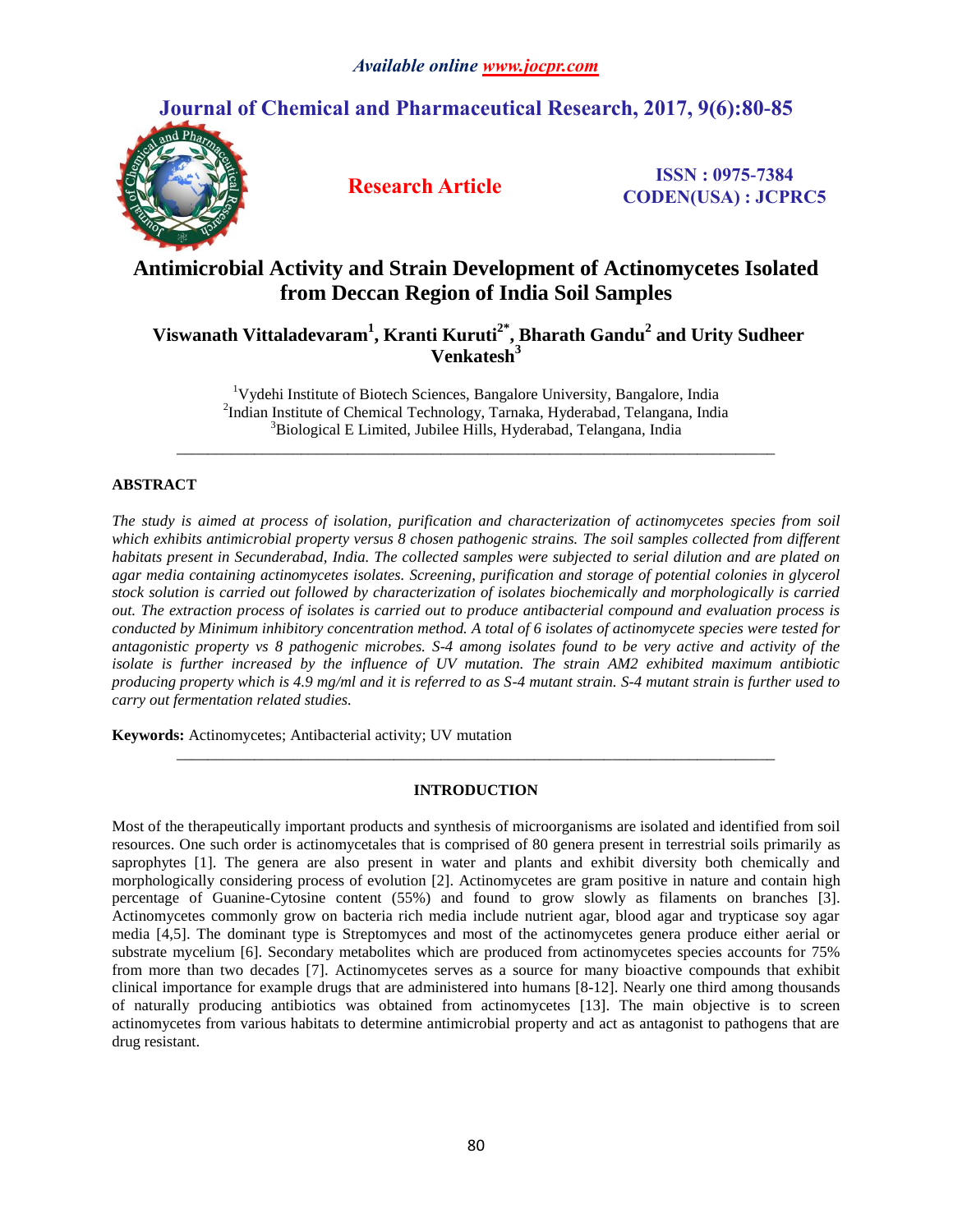# **EXPERIMENTAL SECTION**

# **Soil Sampling and Pre-treatment**

The soil samples collected from different habitats present in Secunderabad, India. All soil samples were collected from a depth of 11-15 cm from surface of the ground and are placed inside poly bags by maintaining sterile condition and are transferred to laboratory for the purpose of isolation procedures. Aseptically soil samples were subjected to heating for a period of one hour at  $45^{\circ}$ C. 1% CaCO<sub>3</sub> is added to inhibit the unwanted fungal and bacterial growth and this enables to increase actinomycetes population in the soil.

# **Isolation of Pure Culture of Actinomycetes**

Actinomycetes were isolated from soil samples; with isolation media as Starch-casein agar media, Soybean-Casein Digest Medium (SBCD) and Actinomycetes Isolation Agar (AIA) and are subjected to crowded plating method which pinpoints the colonies with inhibition zone. Actinomycetes isolated from the media are subjected to multiple streaking procedures in agar media to get pure actinomycetes culture from 9 strains. Each strain was preserved in agar slants containing actinomycetes at 4°C temperature. Purified isolates of actinomycetes were maintained in International Streptomyces Project (ISP) 1 (containing Tryptone yeast extract broth) at 4°C and glycerol stocks containing 25% v/v preserved at 40°C for a long period of time [8,14].

# **Isolates Characterization**

A smear was prepared using broth culture by heat drying process on a glass slide and it is covered using crystal violet for 30 seconds and washed with water. To this added Gram's iodine and after 30 seconds added alcohol which serves as decolorizing agent for a period of 60 seconds. In final step safranine is added to smear which acts a counter stain for 2 minutes. Then after thorough washing and drying process slides were viewed using phase contrast microscope with 100x lens [8,15]. Based on preliminary studies conducted it is found that the isolates were remained positive and are further subjected to biochemical studies [16] .

# **Test for Microbial Sensitivity**

The isolated strains of actinomycetes were tested for microbial Sensitivity against three fungal strains and five bacterial strains using streak method with agar medium. The Table 1 below shows S-4 is a broad spectrum with better score compared to other strains.

| Soil<br>isolates | <b>B.</b> Subtilis | <i>S.aureus</i> | E.coli | K.Pneumoniae | P.aeruginosa | A.niger | A.terreus | C.albicans |
|------------------|--------------------|-----------------|--------|--------------|--------------|---------|-----------|------------|
| S <sub>1</sub>   | $++$               | $^{+}$          | $^{+}$ |              | $++$         |         |           |            |
| S <sub>2</sub>   |                    | $++$            |        |              | $++$         |         |           |            |
| S <sub>3</sub>   |                    |                 | $+ +$  |              | $++$         |         |           | $++$       |
| <b>S4</b>        | $++$               | $++$            | $+++$  | $++$         |              |         |           | $++$       |
| S <sub>5</sub>   |                    |                 |        |              |              |         |           |            |
| <b>S6</b>        |                    |                 |        |              |              |         |           |            |
| S7               | $++$               |                 |        |              |              |         |           |            |
| S8               |                    |                 |        |              | -            |         |           |            |
| <b>S9</b>        |                    |                 |        |              |              |         |           |            |

**Table 1: Sensitivity of different microorganisms towards the soil isolates by agar streak method**

 $+++$  = Better inhibition;  $++$  = Good inhibition;  $+$  = Moderate inhibition;  $-$  = No inhibition

# **Test Organism**

Test organisms were obtained from IMTECH, Chandigarh. The microorganisms selected for this study include *Bacillus subtilis* BSCC 499, *Staphylococcus aureus* SACC 600789, *Klebsiella pneumoniae* KPCC 2405, *[Escherichia coli](https://en.wikipedia.org/wiki/Escherichia_coli)* ATCC11105, *Pseudomonas aeruginosa* ATCC25619, *[Aspergillus niger](http://eol.org/pages/2920814/details)* ATCC6275, *[Aspergillus](http://www.life-worldwide.org/fungal-diseases/aspergillus-terreus)  [terreus](http://www.life-worldwide.org/fungal-diseases/aspergillus-terreus)* DMSRDE945 and *[Candida albicans](https://www.google.co.in/url?sa=t&rct=j&q=&esrc=s&source=web&cd=1&cad=rja&uact=8&sqi=2&ved=0ahUKEwi-qI_cl8nTAhULuI8KHZ6qCLAQFggiMAA&url=https%3A%2F%2Fen.wikipedia.org%2Fwiki%2FCandida_albicans&usg=AFQjCNH6op59tMF3jberbrZjRLFQ3OGKXw&sig2=V3HCfjeejXPXOipndOrbvw)* ATCC18804.

# **S-4 Strain by UV Mutation**

Genetic alteration of S-4 strain using UV irradiation and drug resistance procedures was carried out. A 5 ml sample suspension containing spores of S-4 cultured strain is transferred to actinomycetes agar plates in aseptic condition followed by producing duplicates. UV irradiation experiment is conducted by subjecting S-4 strain to UV rays which is at 35 cm distance and 324 nm at regular intervals of time. The plates were placed in BOD incubator for 5 days. Mutant strains which are isolated from plates were subjected to UV rays and are used for production of antibiotics by assay procedure involving inoculation of mutant strain onto a medium comprised of NaCl (0.5%),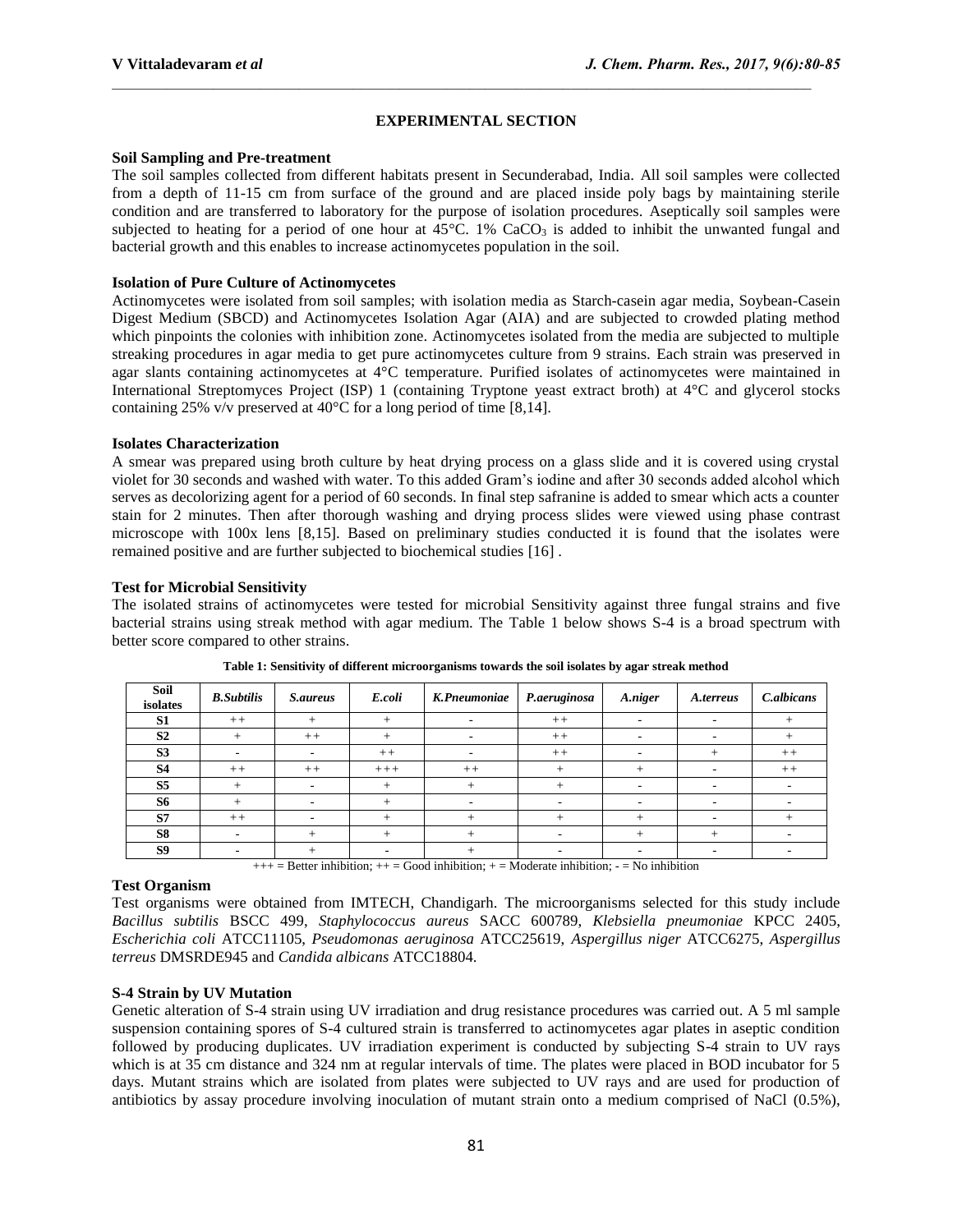$CaCO<sub>3</sub>(0.35%)$ , lactose (5%) and Yeast extract (0.3%). Then it is transferred to 250 ml flask and after a period of 4 days it is placed in orbital rotator shaker and subjected to rotation at 150 rpm. From seed culture a portion of 2 ml is used for inoculation of 150 ml medium containing strain for a period of 2 days (Table 2).

| S.No | <b>Microbial Source</b>                                                          | <b>Colonies (Before</b><br><b>UVmutation</b> ) | Time of<br>exposure to UV<br>(sec) | <b>Colonies (After</b><br>UV mutation) | <b>Mutants produced by</b><br>antibiotic compound |
|------|----------------------------------------------------------------------------------|------------------------------------------------|------------------------------------|----------------------------------------|---------------------------------------------------|
|      |                                                                                  | 70                                             |                                    | $- -$                                  | $- -$                                             |
|      |                                                                                  | 75                                             |                                    | 60                                     |                                                   |
|      | A 5 ml spore suspension is plated on each<br>agar plate containing Actinomycetes | 80                                             | 10                                 | 55                                     |                                                   |
|      |                                                                                  | 85                                             | 15                                 | 52                                     |                                                   |
|      |                                                                                  | 95                                             | 30                                 | 30                                     |                                                   |
| 6    |                                                                                  | 100                                            | 60                                 | 34                                     |                                                   |
|      |                                                                                  | 75                                             | 90                                 | 42                                     |                                                   |
| 8    |                                                                                  | 70                                             | 120                                | 35                                     |                                                   |
| Q    |                                                                                  | 84                                             | 150                                | 21                                     |                                                   |

| Table 2: Antibiotic productivity by UV mutant strains |  |  |
|-------------------------------------------------------|--|--|
|-------------------------------------------------------|--|--|

# **Drug Resistance**

Drug resistance is determined by inoculation procedure involving 2 ml portion from seed culture onto a medium comprised of NaCl (005%), CaCO<sub>3</sub> (0.35%), lactose (5%) and yeast extract (0.3%). Then it is transferred to 250 ml flask and after a period of 4 days it is placed in orbital rotator shaker and subjected to rotation at 150 rpm and finally solvent extraction procedure using ethyl acetate is conducted.

#### **RESULTS AND DISCUSSIONS**

#### **Characterization of Isolates**

All the six strains namely S-1, S-2, S-3, S-4, S-5 and S-6 showed positive results in starch hydrolysis and nitrate reduction tests shown in Table 3. Strain S-1, S-4 and S-6 showed positive results in pigment production test in Waksman medium (Brown pigment, light in colour) and S-2, S-3, S-5 showed negative results (limited to growth) in melanoid formation test but they produced good growth in above said test medium. Totally 6 strains showed positive when tested with gelatine liquefaction and H<sub>2</sub>S production test and all these strains produce acid when tested in acid production test. All strains exhibited proteolytic property except strains S-5 and S-6. Out of all strains S-4 exhibits effective antibiotic productivity and it is considered for further analysis with reference to fermentation media optimization and antibiotic production on large scale basis.

| Soil<br><b>Isolates</b> | <b>Proteolysis</b>                           | <b>Assimilation</b><br>of Carbon | <b>Formation of</b><br><b>Melanoid</b> | <b>Nitrate</b> | <b>Reduction of Liquefication</b><br>of Gelatin | <b>Hydrolysis</b><br>of Starch | Production<br>of acid | <b>Production of</b><br>Hydrogen sulphide<br>(H <sub>2</sub> S) |
|-------------------------|----------------------------------------------|----------------------------------|----------------------------------------|----------------|-------------------------------------------------|--------------------------------|-----------------------|-----------------------------------------------------------------|
| $S-1$                   | Transparent acid<br>reaction                 | Glucose                          | Brown pigment,<br>light in color       | $+$            | $+$                                             | $+$                            | $+$                   | ۰                                                               |
| $S-2$                   | Transparent acid<br>reaction                 | Glucose                          | limited to growth                      | $+$            | $+$                                             | $+$                            | $+$                   |                                                                 |
| $S-3$                   | Alkaline<br>reaction, not<br>clear           | Fructose                         | Limited to growth                      | $+$            | $+$                                             | $+$                            | $+$                   | $+$                                                             |
| $S-4$                   | Acidic reaction<br>is not clear              | Lactose                          | Brown pigment,<br>light in color       | $+$            | $+$                                             | $+$                            | $^{+}$                | $+$                                                             |
| $S-5$                   |                                              | Lactose                          | Limited to growth                      | $+$            | $+$                                             | $+$                            | $+$                   |                                                                 |
| $S-6$                   |                                              | Maltose                          | Brown pigment,<br>light in color       | $+$            | $+$                                             | $+$                            | $+$                   | ۰                                                               |
|                         | "+" Positive reaction; "-"Negative reaction" |                                  |                                        |                |                                                 |                                |                       |                                                                 |

#### **Embody of S-4-strain**

S-4 strain belongs to genus actinomycetes after careful study of cultural, morphological and taxonomical features. S-4 strain in ISP-5 and ISP-7 medium exhibited filamentous growth and in ISP-6 medium showed pigmentation. Gram staining procedure is conducted to study morphological characters of S-4 strain and it is represented in the table below (Table 4).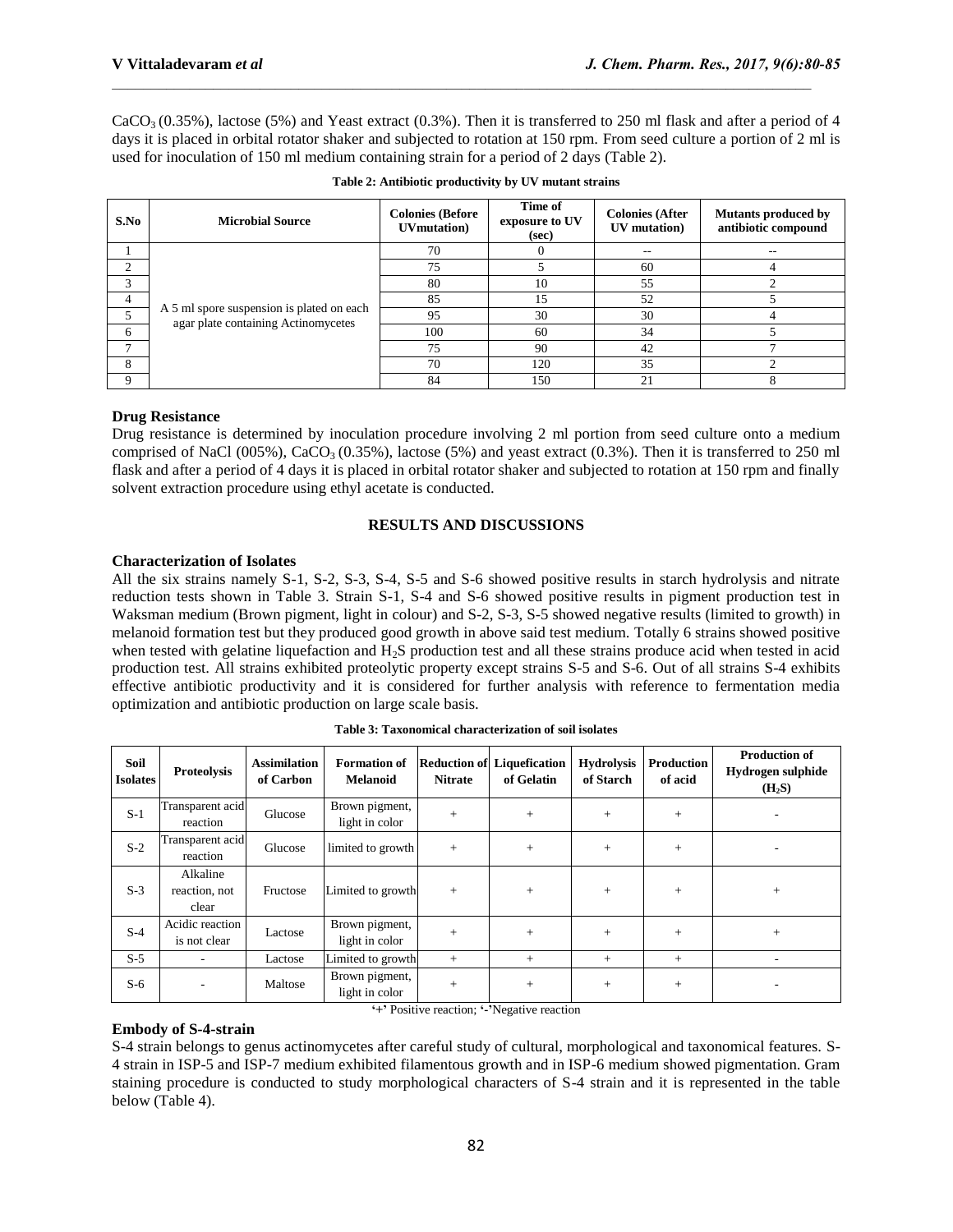| S.NO | <b>Medium</b>                                         | $S-4$                                                                                                        |  |  |  |
|------|-------------------------------------------------------|--------------------------------------------------------------------------------------------------------------|--|--|--|
|      | Tryptone Yeast extract broth                          | Formation of pellicle indicates growth                                                                       |  |  |  |
| ↑    | $ISP-2$                                               | White creamy colonies with clear zone is observed                                                            |  |  |  |
| 3    | ISP-3(Oatmeal agar)                                   | Thick creamy black colored colonies is observed                                                              |  |  |  |
| 4    | ISP-4(Inorganic Salt-Starch agar)                     | Thick black and brownish colored colonies were observed and surface was convex and<br>waxy in appearance.    |  |  |  |
|      | ISP-5(Glycerol asparagines agar)                      | Thin white colored colonies with striated surface are observed and growth of filament is<br>indicated.       |  |  |  |
| 6    | ISP-6(Peptone yeast extract iron agar base<br>medium) | Black colored pigments which are thin, clear and soluble is observed and indicates no<br>filamentous growth. |  |  |  |
|      | ISP-7(Tyrosine agar base medium)                      | Cream, convex and lobe shaped mycelium is observed                                                           |  |  |  |
| 8    | ISP-9(Carbon consumption agar medium)                 | Thin golden yellow colored colonies is observed which indicates very less growth of<br>mycelium              |  |  |  |

#### **Table 4: Morphological and cultural characterization of the strain**

# **Improvement of A-4 Strain by UV Mutation**

The strains which survived were tested for antibiotic production and were exposed to UV radiation for 2 minutes and showed improvement of strain. The genetic modification is considered for better production of antibiotic in larger quantities. The auxotrophs were chosen based on each strain resulted in amount of antibiotic compound produced. The highest antibiotic potency observed from the Table 5 shows that 3.5 mg/L in AM8 mutant at 180 sec for UV exposing, whereas lowest antibiotic potency observed from the Table 5 shows that 1.5 mg/L in AM2 mutant at 5 sec for UV exposing.

| S.No           | <b>Mutants (Auxotrophic type)</b> |         | Time of exposure to UV (sec) |                | Mutant selected (Auxotrophic type) |
|----------------|-----------------------------------|---------|------------------------------|----------------|------------------------------------|
| $\mathbf{1}$   | $\overline{c}$                    | AM1     | 5                            | 1.5            | AM2                                |
|                |                                   | AM2     |                              | 1.9            |                                    |
| $\overline{c}$ | $\mathbf{2}$                      | AM1.1   | 10                           | 1.7            | AM2.2                              |
|                |                                   | AM1.2   |                              | 1.9            |                                    |
|                |                                   | AM1.1.1 |                              | 1.4            |                                    |
| 3              | 4                                 | AM1.1.2 | 15                           | 1.3            | AM1.1.4                            |
|                |                                   | AM1.1.3 |                              | 1.2            |                                    |
|                |                                   | AM1.1.4 |                              | 1.8            |                                    |
| $\overline{4}$ | $\mathbf{1}$                      | AM2.1   | 30                           | $\overline{2}$ | AM2.1                              |
|                | 3                                 | AM3     |                              | 1.8            |                                    |
| 5              |                                   | AM4     | 60                           | 2.2            | AM4                                |
|                |                                   | AM5     |                              | 1.6            |                                    |
| 6              | 2                                 | AM3.1   | 90                           | 2.2            | AM3.2                              |
|                |                                   | AM3.2   |                              | 2.3            |                                    |
| $\tau$         | $\mathbf{1}$                      | AM4.1   | 120                          | 2.6            | AM4.1                              |
| 8              | 2                                 | AM5.1   | 150                          | 2.6            | AM5.1                              |
|                |                                   | AM5.2   |                              | 2.5            |                                    |
|                | 3                                 | AM6     |                              | 2.8            |                                    |
| 9              |                                   | AM7     | 180                          | 3.1            | AM <sub>8</sub>                    |
|                |                                   | AM8     |                              | 3.5            |                                    |

**Table 5: Comparison of UV mutant strains for the antibiotic production**

### **Drug Resistance**

Auxotrophic strains selected and screened for drug resistance studies include AM2, AM2.2, A M1.1.4, AM2.1, AM4, AM3.2, AM4.1 and AM5.1. The differentiation based on physiological characteristics in microbes is observed when cells fight against adverse environmental conditions and for drug resistance studies. It showed that concentration of antibiotics up to 2-8 mg/ml (i.e. Streptomycin and Rifampcin) is enough to produce mutants that exhibit resistance and it is spontaneous. The antibiotic production is further increased in comparison with UV mutant strains in which is nearly 2 to 7 fold higher and UV mutants that are studied for drug resistance are listed below in Table 6. AM2 strain produced maximum antibiotic property which is 4.9 mg/ml and it is then designated as S-4 mutant strain. S-4 mutant strain is used for the further fermentation studies.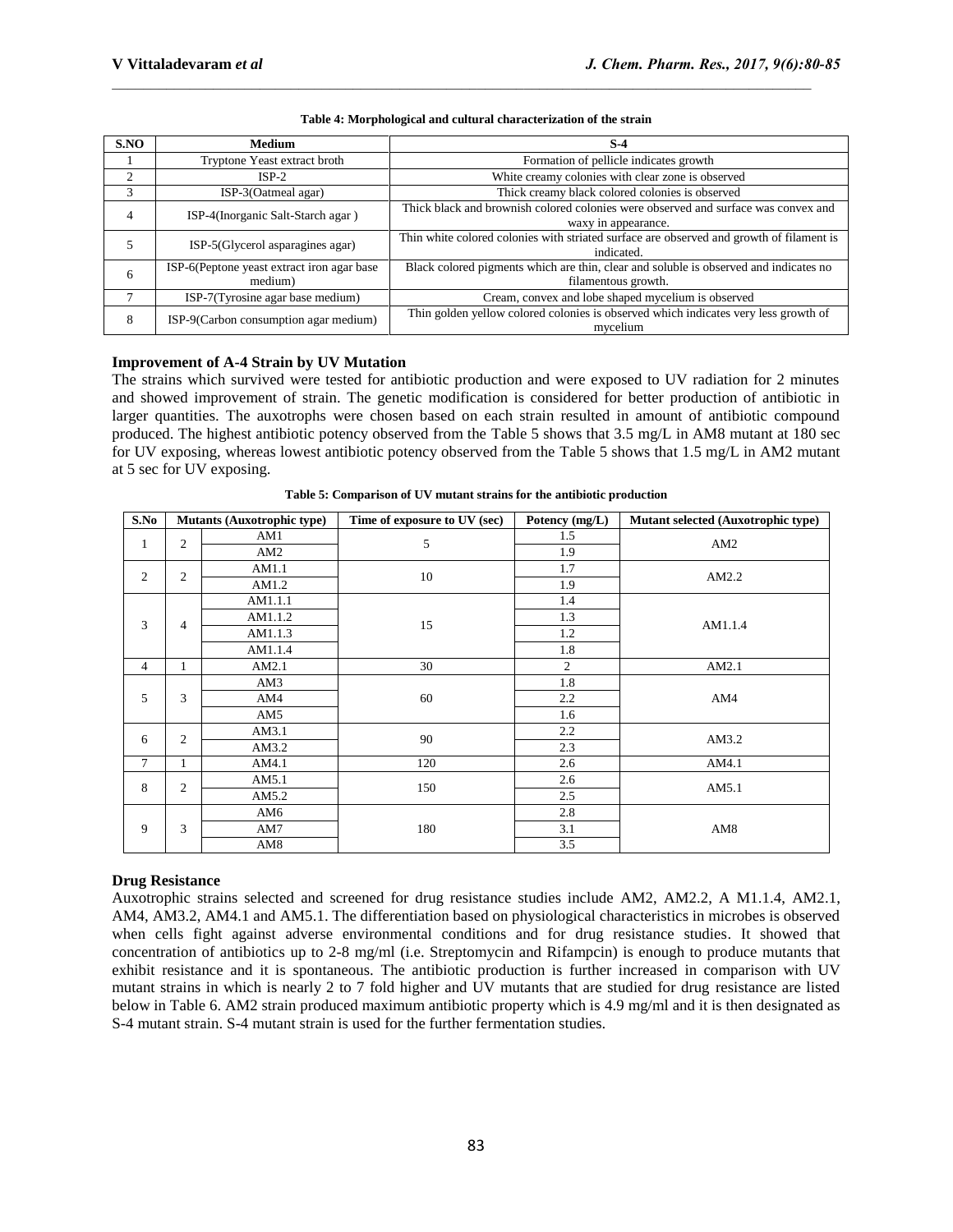| SNO | <b>Strain</b> | <b>Streptomycin</b><br>concentration used for<br>streptomycin<br>mutants(g/ml) | <b>Rifampcin concentration</b><br><b>Frequency</b> (Percentage of<br>mutants producing antibiotic in<br>used for selection of<br>increased concentrations)<br>$Rifampcin \, mutants(g/ml)$ |            | Detection of highest<br>productivity(mg/ml) |
|-----|---------------|--------------------------------------------------------------------------------|--------------------------------------------------------------------------------------------------------------------------------------------------------------------------------------------|------------|---------------------------------------------|
|     | AM2           |                                                                                |                                                                                                                                                                                            | 36(36/100) |                                             |
|     | AM2           |                                                                                |                                                                                                                                                                                            | 28(28/100) | 4.9                                         |
|     | AM2.2         |                                                                                |                                                                                                                                                                                            | 2(2/100)   | 2.6                                         |
| 4   | AM2.2         |                                                                                |                                                                                                                                                                                            | 31(31/100) | 1.5                                         |
|     | AM1.1.1       |                                                                                |                                                                                                                                                                                            | 7(7/100)   | 2.7                                         |
| 6   | AM1.1.1       |                                                                                |                                                                                                                                                                                            | 10(10/100) | 3.2                                         |
|     | AM2.1         |                                                                                |                                                                                                                                                                                            | 6(6/100)   |                                             |
| 8   | AM2.1         |                                                                                |                                                                                                                                                                                            | 8(8/100)   | 3.1                                         |
|     | AM4           |                                                                                |                                                                                                                                                                                            | 40(40/100) | 3.5                                         |

#### **Table 6: Effect of antibiotic compounds and their productivity**

#### **CONCLUSION**

Actinomycetes species are used widely for production of antibiotics. By using crowded plate method actinomycetes strains were isolated from soil and from this technique totally 6 strains were isolated and are tested for antibiotic production. A total of 3 fungal, 5 bacteria and one strain were selected and all these strains exhibited antimicrobial property were used for further bioprocess studies. S-4 strain is selected after studying taxonomical features on ISP medium and it is designated as actinomycete. S-4 strain was exposed to UV irradiation and drug resistant process to get mutated. Antibiotic compounds Rifampcin and Streptomycin were used for drug resistant process. Results indicated that evolution rate of mutant strains is very less in comparison with drug resistance studies. Mutants were selected by random screening procedure and were tested to know whether exhibit antibiotic production property. Out of all mutants screened, one mutant strain showed ability for highest antibiotic production and it is named as S-4 mutant strain.

#### **ACKNOWLEDGEMENTS**

The authors are grateful to the Director, Vydehi Institute of Biotech Sciences, Bangalore University his encouragement in carrying out this work. The authors are also thankful to CSIR IICT Government of India for awarding the fellowship to Kranti Kuruti and Mr. Bharath Gandu and Council for Scientific and Industrial research (CSIR).

#### **REFERENCES**

- [1] J Bérdy. *J Antibiot (Tokyo)*. **2005**, 58(1), 1-26.
- [2] M Goodfellow; AG O'Donnell. Search and discovery of industrially significant Actinomycetes. In: Baumberg S, Hunter IS, Rhodes PM, editors. Microbial Products: New Approaches, Society for General Microbiology Symposium No. 44. Cambridge: Cambridge University Press, UK, **1989**.
- [3] M Ventura; C Canchaya; A Tauch; G Chandra; GF Fitzgerald; KF Chater; D van Sinderen. *Microbiol Mol Biol Rev*. **2007**, 71, 495-548.
- [4] MN Ishida; K Miyazaki; K Kumagai; M Rikimaru. *J Antibiot (Tokyo)*. **1965**, 18, 68-76.
- [5] Y Wang; ZS Zhang; TS Ruar; YM Wang; SM Ali. *J Ind Microbiol Biotechnol*. **1999**, 23, 178-187.
- [6] Y Okami; T Okazaki. *J Antibiot*. **1972**, 25, 456-460.
- [7] RH Baltz. *Curr Opin Pharmacol*. **2008**, 8, 557-563.
- [8] HS Chaudhary; J Yadav; AR Shrivastava; S Singh; AK Singh; N Gopalan. *J Adv Pharm Tech Res*. **2013**, 4, 118-120
- [9] C Edwards. *Appl Biochem Biotechnol*. **1992**, 42, 161-179.
- [10] A Demain. Why do microorganisms produce antimicrobial? Proceeding of symposium on society of General Microbiology, Cambridge: Cambridge University Press, **1995**, 205-228.
- [11] LH Xu; Y Jiang; WJ Li; ML Wen; MG Li; CL Jiang. *Antonie Van Leeuwenhoek*. **2005**, 87, 189-194.
- [12] MG Watve; R Tickoo; MM Jog; BD Bhole. *Arch Microbiol*. **2001**, 176, 386-390.
- [13] M Takizawa; RR Colwell; RT Hill. *Appl Environ Microbiol*. **1993**, 59, 997-1002.